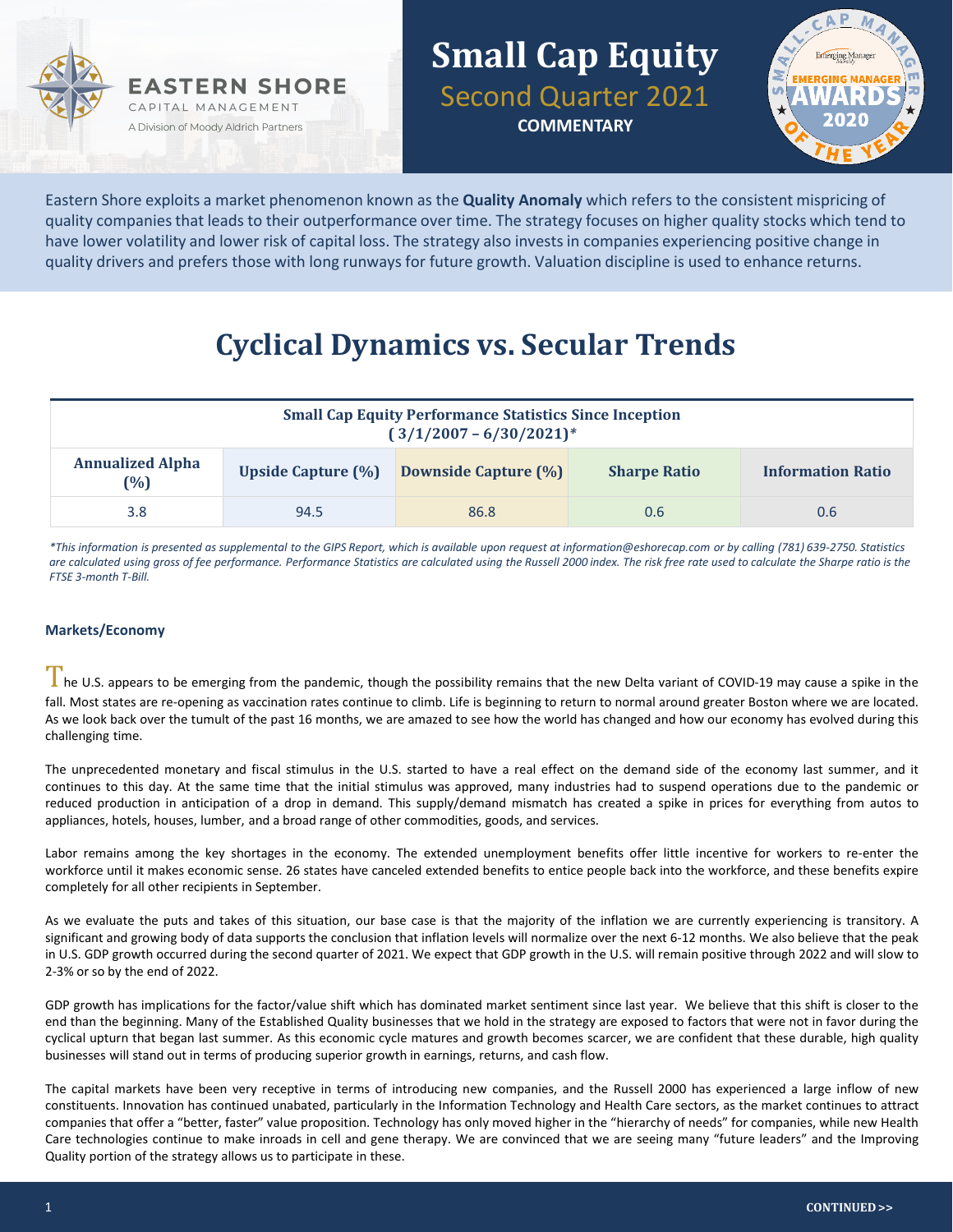

# **Small Cap Equity** Second Quarter 2021

**COMMENTARY**



| <b>Performance Summary</b> (through 6/30/2021)* |                |            |         |                        |                        |                         |                                                        |  |
|-------------------------------------------------|----------------|------------|---------|------------------------|------------------------|-------------------------|--------------------------------------------------------|--|
|                                                 | <b>2Q 2021</b> | <b>YTD</b> | 1 Year  | 3 Year<br>(Annualized) | 5 Year<br>(Annualized) | 10 Year<br>(Annualized) | <b>Since</b><br>Inception <sup>†</sup><br>(Annualized) |  |
|                                                 | (%)            | (%)        | (%)     | (%)                    | (%)                    | (%)                     | (%)                                                    |  |
| <b>Small Cap Equity</b><br>(Gross)              | 4.1            | 12.1       | 45.0    | 13.0                   | 15.7                   | 13.5                    | 12.2                                                   |  |
| <b>Small Cap Equity</b><br>(Net)                | 4.0            | 11.8       | 44.2    | 12.4                   | 15.1                   | 13.0                    | 11.5                                                   |  |
| <b>Russell 2000</b>                             | 4.3            | 17.5       | 62.0    | 13.5                   | 16.5                   | 12.3                    | 9.2                                                    |  |
| <b>Strategy Excess Return</b><br>(Gross)        | $-0.2$         | $-5.4$     | $-17.0$ | $-0.5$                 | $-0.8$                 | 1.2                     | 3.0                                                    |  |
| <b>Strategy Excess Return</b><br>(Net)          | $-0.3$         | $-5.8$     | $-17.8$ | $-1.1$                 | $-1.3$                 | 0.6                     | 2.3                                                    |  |

*\*Performance periods greater than one year are annualized.*

#### **Second Quarter 2021 Results**

During the second quarter of 2021, the Eastern Shore Small Cap Equity Composite delivered a return of 4.13%/3.99% gross/net of fees vs. the Russell 2000's 4.29% return.

The absolute and relative returns for the quarter mask some dramatic shifts in leadership that took place during this timeframe. During the month of April, we were encouraged to see investors appear to transition away from factor-based approaches and to focus more on underlying fundamentals of businesses in the small cap space. As we would expect, the strategy outperformed for the month, with stock selection the primary driver of relative returns.

The environment changed dramatically in May, with conditions reverting to those we had experienced during the first quarter. Factors, such as market cap and beta, were once again the primary driver of performance, with lower-quality, higher-beta firms once again back in the lead. The strategy gave back its April gains as investors returned to the recovery plays, meme stocks, and price-taking commodity producers that had led the market earlier in the year. The month of June saw a continuation of significant swings in performance, accompanied by the additional disruption of the annual Russell Index reconstitution. The strategy recovered a portion of the relative return lost in the previous month as stock selection across several areas proved a tailwind.

In spite of their May resurgence, factors appear to be losing some of their influence over the market. Results for the quarter were mixed from a quality and size perspective, and the Russell 2000 Value and Growth indices delivered returns roughly in line with each other following their dramatic divergence in the first quarter when Value outperformed Growth by over 16%. Beta continued to exert a significant influence, with the highest beta quintile of stocks in the Russell 2000 outperforming the lowest by nearly 7%. This represents a meaningful moderation, as the differential between the beta extremes in the previous quarter was approximately 16.5%.

In spite of some intra-quarter shifts in leadership, our Improving and Established Quality holdings delivered returns that were almost exactly in line with each other for the quarter. Each component behaved as we would expect it to: the strategy benefitted from the steady and relatively consistent performance of larger positions on the Established Quality side, while the Improving Quality returns ranged more broadly. Stock selection contributed positively to relative returns across seven of the eleven sectors during the quarter.

The strongest sector contributors to the Small Cap Equity strategy's relative performance during the second quarter were Information Technology and Financials. Stock selection among software-related holdings contributed positively to performance within the Information Technology sector, while nonbank holdings among Financials were the primary driver of outperformance within that sector. Sector detractors for the quarter included Consumer Discretionary and Industrials. Within Consumer Discretionary, the strategy remained underweight in retailing, an area that returned nearly 9% in the benchmark during the quarter. A few specific detractors within the Industrials sector resulted in the strategy lagging the Russell 2000 in this area.

At the individual company level, the top two contributors to the strategy's performance were investment management firm Cohen & Steers (CNS) and construction materials producer Louisiana Pacific (LPX). Cohen & Steers benefited from strong asset inflows during the quarter as investors gravitated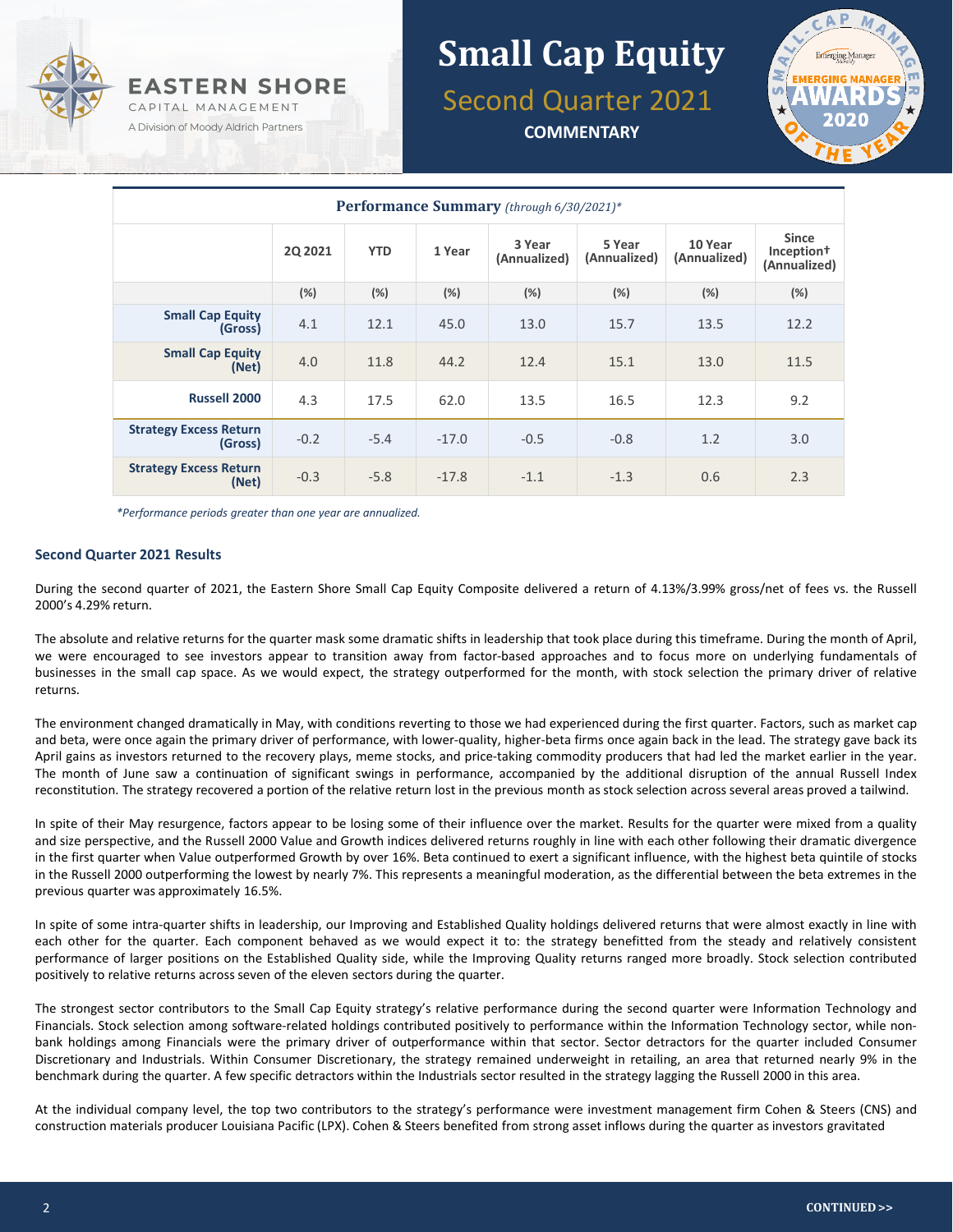



towards their income-oriented strategies. Louisiana Pacific, which offers products for new home construction, repair and remodeling, has continued to experience strong demand for its product as homeowners have looked to upgrade their properties. Additional notable contributors for the period included data center REIT QTS Realty (QTS), which announced that it was being acquired at a substantial premium in June, as well as biotech innovator Intellia Therapeutics (NTLA) and wealth management firm Focus Financial Partners (FOCS).

The two most impactful detractors from the strategy's performance for the quarter were bioplastics producer Danimer Scientific (DNMR) and footwear and apparel company Wolverine World Wide (WWW). Danimer's decline during the quarter was driven in part by a short report issued in April, while Wolverine – the maker of Saucony, Merrell, and Sperry footwear – delivered results that met estimates but apparently fell short of investor expectations. Other significant detractors for the quarter included airline JetBlue Airways (JBLU), solar ground-mounting system firm Array Technologies (ARRY), and biopharmaceutical company Chemocentrix (CCXI).

The unusual market conditions of the past two quarters have provided us with a rich opportunity set in the small cap equity universe. Valuations across many industries appear at odds with companies' prospects, providing attractive entry points for active managers. We reinvested the proceeds from the sales of several of our larger holdings into promising new Established and Improving Quality holdings and are excited about the strategy's prospects heading into the second half of the year.

| Q2 2021 Top 5 Contributors <sup>†</sup> |               |      | Q2 2021 Top 5 Detractors <sup>†</sup>  |                            |               |      |                                        |
|-----------------------------------------|---------------|------|----------------------------------------|----------------------------|---------------|------|----------------------------------------|
| <b>Security</b>                         | <b>Ticker</b> | (%)  | <b>Avg. Weight Contribution</b><br>(%) | <b>Security</b>            | <b>Ticker</b> | (%)  | <b>Avg. Weight Contribution</b><br>(%) |
| Cohen & Steers, Inc.                    | <b>CNS</b>    | 2.14 | 0.54                                   | Danimer Scientific, Inc.   | <b>DNMR</b>   | 0.17 | $-0.29$                                |
| Louisiana-Pacific Corp.                 | <b>LPX</b>    | 1.14 | 0.42                                   | Wolverine World Wide, Inc. | <b>WWW</b>    | 1.98 | $-0.28$                                |
| QTS Realty Trust, Inc.                  | <b>QTS</b>    | 1.13 | 0.40                                   | JetBlue Airways Corp.      | <b>JBLU</b>   | 1.46 | $-0.27$                                |
| Intellia Therapeutics, Inc.             | <b>NTLA</b>   | 0.26 | 0.40                                   | Array Technologies, Inc.   | ARRY          | 0.21 | $-0.25$                                |
| Focus Financial Partners, Inc.          | <b>FOCS</b>   | 2.63 | 0.38                                   | Chemocentryx, Inc.         | <b>CCXI</b>   | 0.10 | $-0.23$                                |

*†The information provided in this report should not be considered a recommendation to purchase or sell any particular security. Please see additional disclosures at the end of this letter.*

#### **Outlook**

We are entering the third quarter with a strong conviction that the Small Cap Equity strategy is positioned to shine going forward. The extreme value/cyclical trade vs. long duration/growth scenario of the past few quarters is most likely approaching its end. We are starting to see fundamentals exert more influence over stocks as the dominance of factors in the small cap space subsides.

Investors are understandably focused on inflation and interest rates. We expect inflation to remain elevated through the third quarter, given favorable comparisons to the summer of 2020. As we start to get past this period and the numbers start to normalize, we should see a 1.5% - 3% inflation range. While this may be higher than pre-pandemic inflation rates, it should be manageable from an economic perspective.

Supply chain issues and shortages for certain commodities and goods appear likely to persist; the main question is for how long. Our analysis would lead us to conclude that most of this inflation is transitory. One area of concern is housing prices, as the market is experiencing a lack of available new and existing housing stock relative to historic levels. This supply shortage is exacerbated by a demand increase caused both by the pandemic and by millennials reaching their prime home-buying years. Fortunately, mortgage rates remain at all-time lows – somewhat offsetting the large increase in housing prices. It may take a few years for housing supply to catch up with demand, so this inflation headwind could persist longer than those in other areas of the market.

There are two pieces to the inflation puzzle that will determine whether it is structural or transitory, in our opinion. The first is the labor market - do people come back into the workforce to meet the needs of employers, and at what compensation levels will they be willing to work? Wages tend to be sticky, so wage growth above estimates could be an indicator of longer-term change. So far data is indicating that the strongest wage growth is coming from lower paying industries, which won't significantly impact overall wage inflation. Productivity growth is another area of focus. Companies across many industries are investing in equipment and software that will require less human labor and increase output. We have exposure to this trend through some of our software and industrial automation holdings. This greater efficiency should offset higher wages and help keep inflation in check.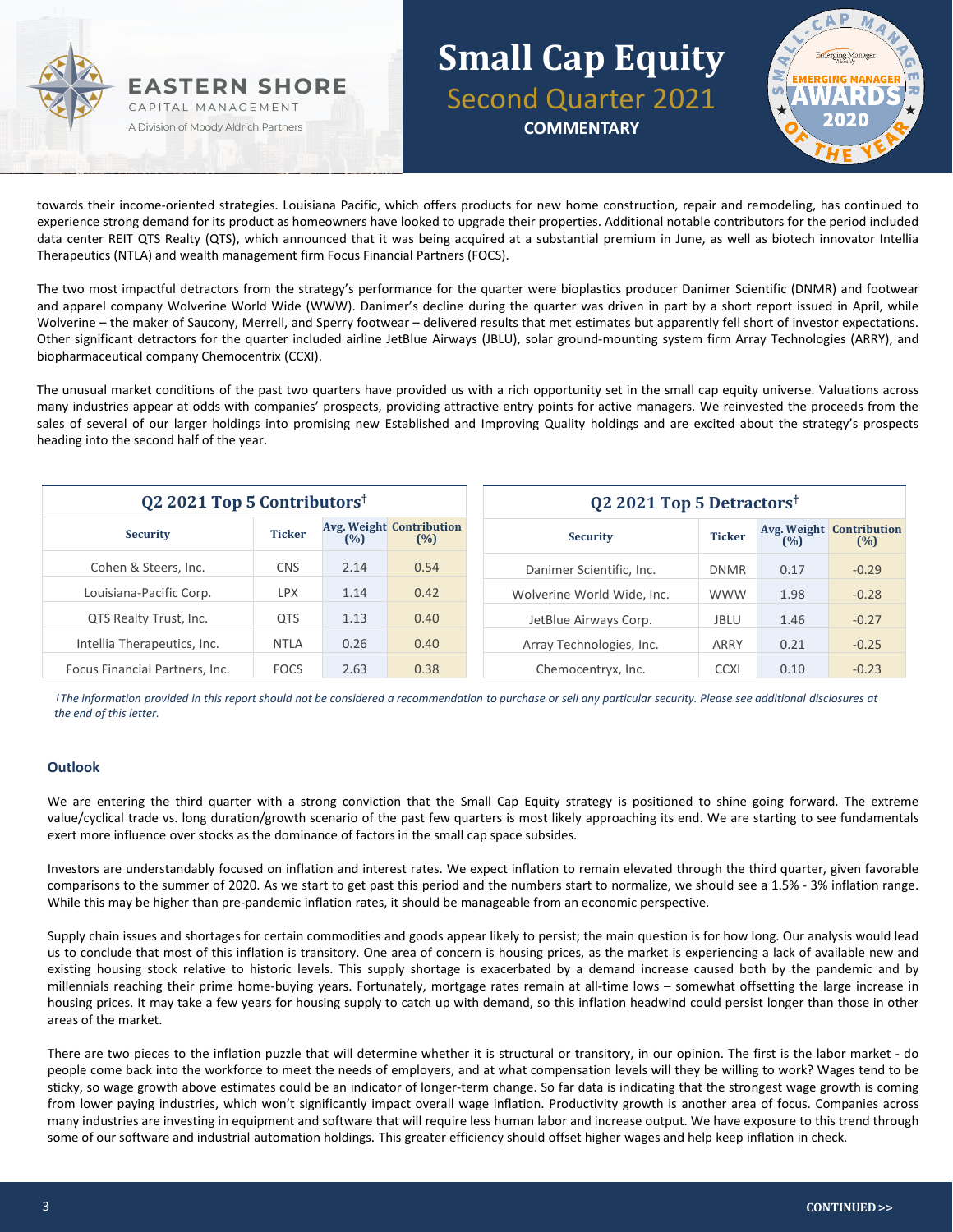



On the other hand, if we see inflation running higher and longer than expected, the Fed could begin tapering bond purchases and raising rates sooner than anticipated. As the rate of earnings growth slows and interest rates rise, outperforming companies are likely to have good balance sheets, consistent earnings, pricing power, and structural advantages. These traits are characteristic of our Established Quality holdings, so we would expect strong performance from this segment in such a scenario.

Regarding interest rates, despite some strong recent inflation and employment data, the 10 year yield continues to drift downward. In spite of its rapid rise in the first quarter on inflation concerns, it ended the second quarter under 1.5%. We don't anticipate a rapid increase in rates in the near term: the Fed continues its QE program and U.S. Treasuries are still a great relative value compared to other sovereign debt – most of which has negative real interest rates. A gradual rise in interest rates is unlikely to have a large impact on markets, as rates remain very low from a historical perspective.

We do not expect any multiple expansion in the near future: returns will most likely be driven primarily by earnings growth. The June ISM Manufacturing and Services indices are off of their recent highs and have likely peaked for this cycle, but should remain solidly in expansion territory for the coming months.

There are several risks that could change our outlook. The first would be a resurgence of COVID-19 as the Delta variant makes its way around the world. Cases are starting to pick up in regions with low vaccination rates. Another risk would be the potential for inflation to accelerate to the point where the Fed needs to become more aggressive with tapering bond purchases and increasing interest rates more rapidly than anticipated. We will adjust our views accordingly as we evaluate the data.

This backdrop of positive but moderating economic growth into 2022 is constructive overall for equities, but we would not be surprised to see volatility increase before year end. We feel confident that the strategy is well-positioned to outperform across a range of scenarios, and are entering the second half of the year with renewed enthusiasm as individual company fundamentals exert more influence over performance. We appreciate your interest in Eastern Shore and we wish you a wonderful summer.



**Robert Barringer, CFA CIO, Partner, & Portfolio Manager**



**James O'Brien, CFA Partner & Portfolio Manager**



**Sarah Westwood, CFA, CMT Partner & Portfolio Manager**





**Phone** (781) 639-2750 **Fax** (781) 639-2751